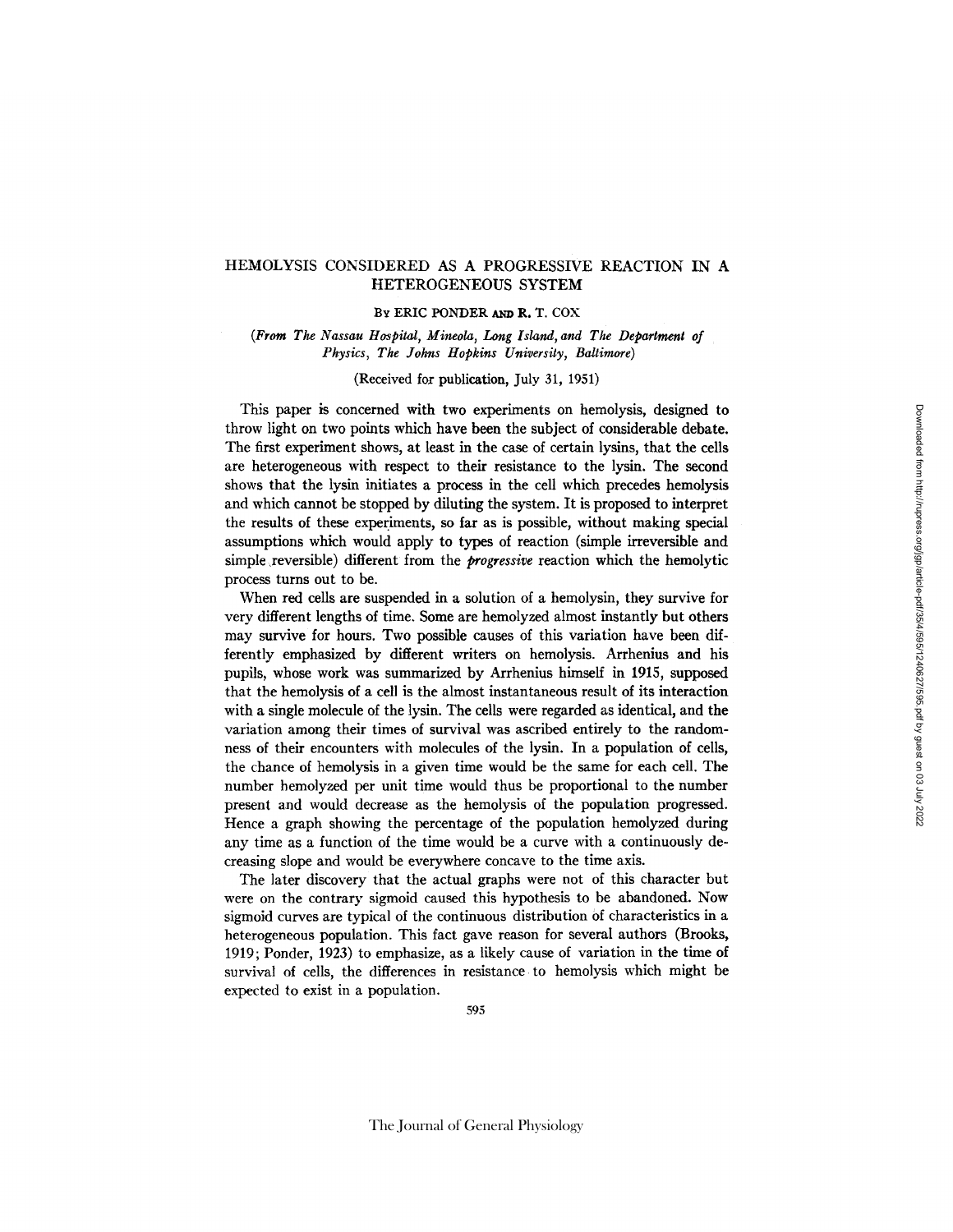### **596 <b>KINETICS** OF HEMOLYSIS

On the other hand, other investigators (Yule, 1910; Rahn, 1945; Alberty and Baldwin, 1951) have pointed out that sigmoid curves of percentage cell destruction vs. time are to be expected even with a homogeneous population if it is supposed that not one but several molecules of the lysin must interact with a cell before lysis can occur. On this assumption, the initial rate of lysis is small because the chance is slight that a cell will encounter several molecules of the lysin within a short time. The rate is small again as the process nears completion either by the destruction of the whole cell population or by the exhaustion of the lysin. Between these early and late periods of slow lysis, the rate passes through a maximum, and thus the graph of percentage lysis *vs.* time has a sigmoid shape.

Alberty and Baldwin have applied these considerations not only to the graphs of percentage lysis *vs.* time but also to "static lysis curves." To obtain an experimental point on such a curve, the cells are left in the solution containing the lysin until lysis has practically ceased, when the percentage lysis is measured. By preparing a number of systems with equal volumes of solution and equal quantities of cells but with different initial concentrations of the lysin, it is possible to obtain a graph of percentage lysis *vs.* initial lysin concentration. It is found that over a range of low lysin concentrations the percentage lysis remains nearly zero and at higher concentrations it approaches 100 asymptotically; *i.e.,* the static lysis curve is also sigmoid. To explain this fact Alberty and Baldwin suppose, when hemolysis comes to a stop short of lysis of the whole cell population, that it is because the lysin has been all used up in an irreversible reaction with the cells. How many lysin molecules will have combined with any one cell is a matter of chance encounters. For a random cell there is a calculable probability that this number will have attained some value assumed necessary for lysis. If the initial lysin concentration was somewhere within the low range for which the average number of reacting molecules per cell is well below the critical number required for lysis, the chance of lysis is small and very few cells will have been hemolyzed. On the other hand, if the initial concentration was in the high range for which the average number of reacting molecules is several times the critical number, few cells will have escaped lysis. In both these ranges, the percentage lysis is insensitive to small changes in the initial concentration and the static lysis curve has only a small slope. At an intermediate range of initial lysin concentrations, for which the average reaction is near the critical value, the percentage lysis is very sensitive to changes in concentration and the curve is therefore steep. Thus the static lysis curve predicted on these assumptions, even for a quite homogeneous cell population, has the general sigmoid shape found experimentally.

The inference to be drawn is that neither the kinetic nor the static lysis curves give any clear evidence that the cells are heterogeneous in respect to their resistance to hemolysis. This inference concerning the ambiguous meaning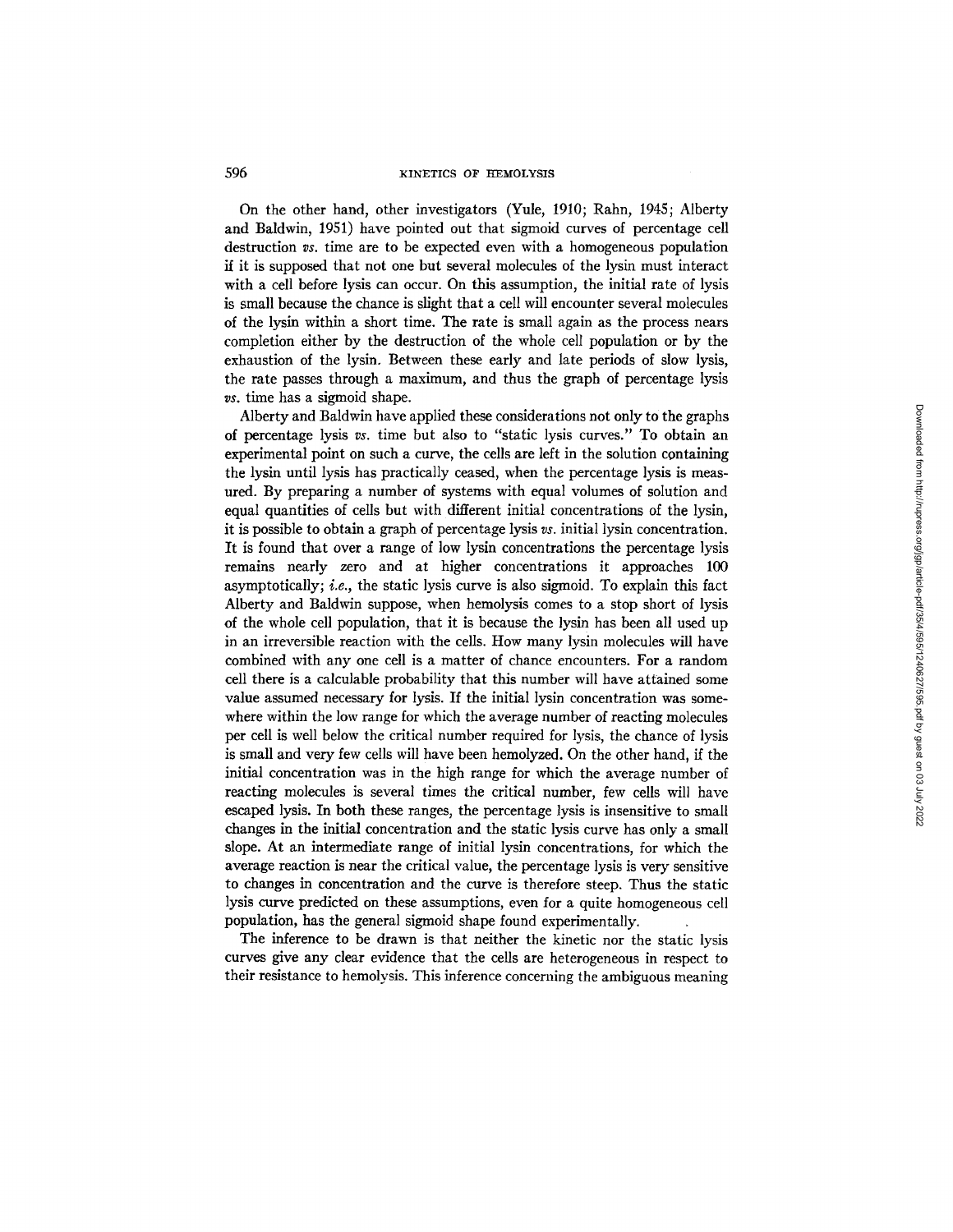of the static lysis curves is not valid, however, unless the lysin actually is, as it was assumed to be in the argument, all used up when hemolysis ends with some of the cells still intact. The first experiment to be described here was designed to see whether or not this is true.

### *1. Demonstration of Heterogeneity of Red Cell Resistances*

A population of red cells is added to a series of lysin concentrations. Hemolysis is allowed to proceed for a long time, at the end of which its velocity has become negligibly small. The intact red cells are removed by centrifuging; the supernatant fluids are removed from each system, and the percentage hemolysis in each concentration is found. A second population of red cells is now added to each supernatant fluid. Lysis is again allowed to proceed for a long time, at the end of which the percentage hemolysis of the cells of the second population is measured.

*Method.--Four* ml. of each of a series of concentrations of a lysin in NaCl-buffer are placed in each of a series of tubes. For saponin at pH 7.0, a suitable series is 40, 30, 25, 20, 15, 10, 6, 4, and  $3 \gamma/ml$ ; for digitonin at pH 7.0, a suitable series is 10, 7, 5, 4, 3, 2.5, 2, 1.5, and 1  $\gamma$ /ml.

A concentrated red cell suspension is prepared by suspending the thrice washed cells of 10 ml. of heparinized human blood in 20 ml. of saline, and a dilute suspension is made from this by diluting it fivefold. One ml. of this dilute suspension is added to each of the tubes containing the lysin, and the systems are allowed to stand, with occasional mixing by inversion, at 25<sup>o</sup>C. for 5 hours. At the end of this time, the intact cells of each system are thrown down by centrifuging, and the supernatant fluids are transferred to a series of clean tubes. Some of each supernatant fluid is used for a photometric determination of  $P_1$ , the percentage hemolysis present in the system at the end of the 5 hours. Two ml. of each supernatant fluid are transferred to another series of clean tubes, and 0.08 ml. of the concentrated red cell suspension is added to each. The resulting hemolytic systems are allowed to stand, with occasional mixing, at 25°C. for 5 hours. At the end of this time the intact cells of each system are thrown down by centrifuging, and the amount of Hb in each supernatant fluid is found photometrically. Each supernatant fluid contains the Hb from the hemolyzed cells of the first population plus the Hb from the hemolyzed cells of the second population; since the former is known, the percentage hemolysis  $P<sub>2</sub>$  of the cells in the second population, at the end of 5 hours, can be calculated.

The type of result obtained when these measurements are made in systems containing saponin is shown in Fig. 1, in which the sigmoid curve I shows the relation between the initial concentration  $c$  and  $P_1$ , the percentage hemolysis of the first population, while the sigmoid curve II shows the relation between  $c$  and  $P_2$ , the percentage hemolysis of the second population. In any initial concentration, the velocity of lysis becomes very small after 5 hours, as may be shown by allowing the system to stand for 10 hours and observing that  $P_1$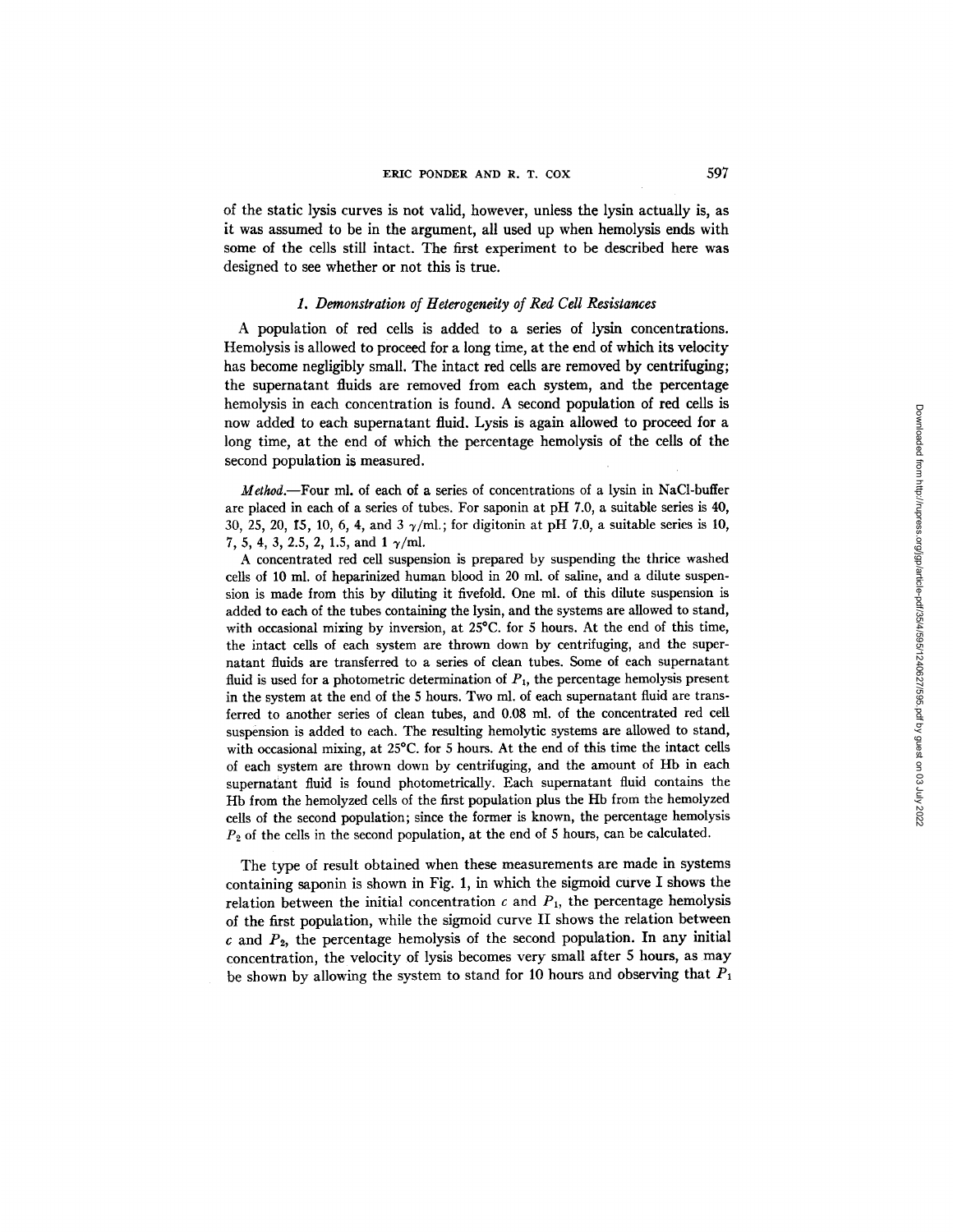## 598 KINETICS OF HEMOLYSIS

increases only a few per cent in the interval between 5 and 10 hours. That this is not due to the quantity of lysin being exhausted is shown by the fact that the second population undergoes a percentage lysis  $P_2$  equal to about half of  $P_1$ . For example, in the initial concentration 12  $\gamma$ /ml.,  $P_1 = 55$  and  $P_2 = 28$ . The fact that the lysin which has almost ceased to hemolyze the first population can be so active in hemolyzing the second shows that at least a part of the second population is less resistant to the lysin than the surviving portion of the first. The difference is most reasonably ascribed to an initial heterogeneity of the cell population. Thus the lysin in a concentration of



FIG. 1. Static hemolysis curves for a population of human red cells and saponin (curve I) and for a second equal population added after lysis of the first (curve II). Ordinate, percentage hemolysis; abscissa, lysin concentration. For further explanation, see text.

12  $\gamma$ /ml. hemolyzes cells of a resistance less than a certain value (in this case 55 per cent of the cells belong to. the less resistant group), while it does not hemolyze cells of a resistance greater than this value (in this case, 45 per cent of the cells belong to the more resistant group). Similarly, any other concentration of lysin divides the cells of the population into a less resistant group and a more resistant group, and we can get as many such divisions as we have values of  $c$  between the concentration which produces just commencing hemolysis and the concentration which produces complete hemolysis.

A different alternative should perhaps be considered. It might be imagined that the cell population is initially homogeneous and that the greater resistance of the surviving portion is an immunity acquired by exposure to the lysin. To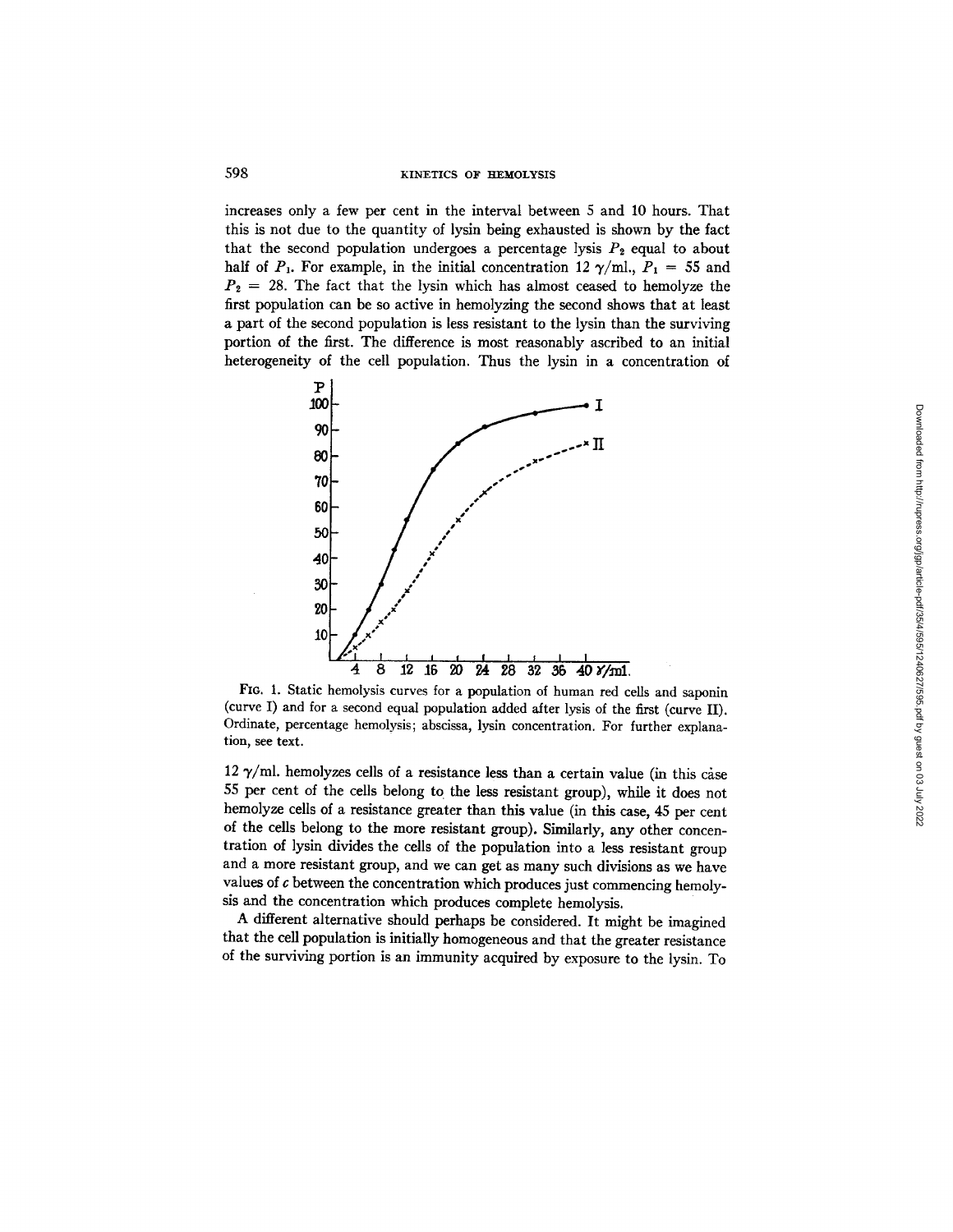suppose this, however, is to suppose that the operation of pure chance on cells initially alike can hemolyze some of them while it renders others immune to hemolysis. This seems to be ascribing a great deal to chance.

Considering that individual red cells of populations have been shown to be unlike, rather than identical, with respect to every attribute which has been measured (dimensions, density, fragility in hypotonic media, content of Na and K (Kruszinski, 1950), etc.), and that bimodal percentage hemolysis curves have been found, both with saponin and with hypotonic saline (Handovsky, 1911; Ponder, 1949) under conditions in which two red cell populations are mixed, it seems entirely reasonable to conclude that the form of the static lysis curve is determined by the initial heterogeneity of the red cell population.

The fact that the velocity of lysis becomes negligible while there are both unhemolyzed cells and active lysin present in the system strongly suggests that we are dealing with a reaction which does not go to completion but instead attains an equilibrium between the active lysin and that which is in some way altered by interaction with the cells. The attainment of a state of equilibrium rather than a completed reaction would indicate that the alteration of the lysin, whatever the process involved, is reversible. If the alteration is attachment to the cells, then there must also be the possibility of release.

The supposition that the attachment of lysin molecules to the cells is reversible has been employed before (Ponder, 1948, pp. 195  $f$ ) to explain the way in which the asymptotic concentration of lysin varies with the cell concentration.

When the experiment just described is carried out with digitonin as the lysin, the results are quite different from those obtained with saponin. With digitonin the partial lysis of the first population is not followed by a partial lysis of the second population; the cells of the second population, indeed, are not hemolyzed at all unless the system contains much more lysin than is necessary to completely hemolyze the cells of the first population within 5 hours. This suggests that the reaction of digitonin with the cells, in contrast with what appears to be true for saponin, goes to completion; when hemolysis stops with intact cells present in the system, it is because the lysin has been exhausted, as is shown by the fact that there is no lysis of the second population. This is what would be expected if the alteration of the lysin is irreversible. Systems containing sodium taurocholate at pH 6.5 are similar in the results of this experiment to systems containing digitonin. The difference between the results found with digitonin and with saponin supports other observations to the effect that these two lysins produce hemolysis by quite different means (Ruyssen and Loos, 1946, film penetration studies; Wolpers, 1949, electron microscope studies). As between the largely reversible case, found with saponin, and the largely irreversible case, found with digitonin, there may be intermediate cases; this is indicated by the separation of curves I and II, in experiments similar to the foregoing, varying considerably even in systems containing saponin and human red cells.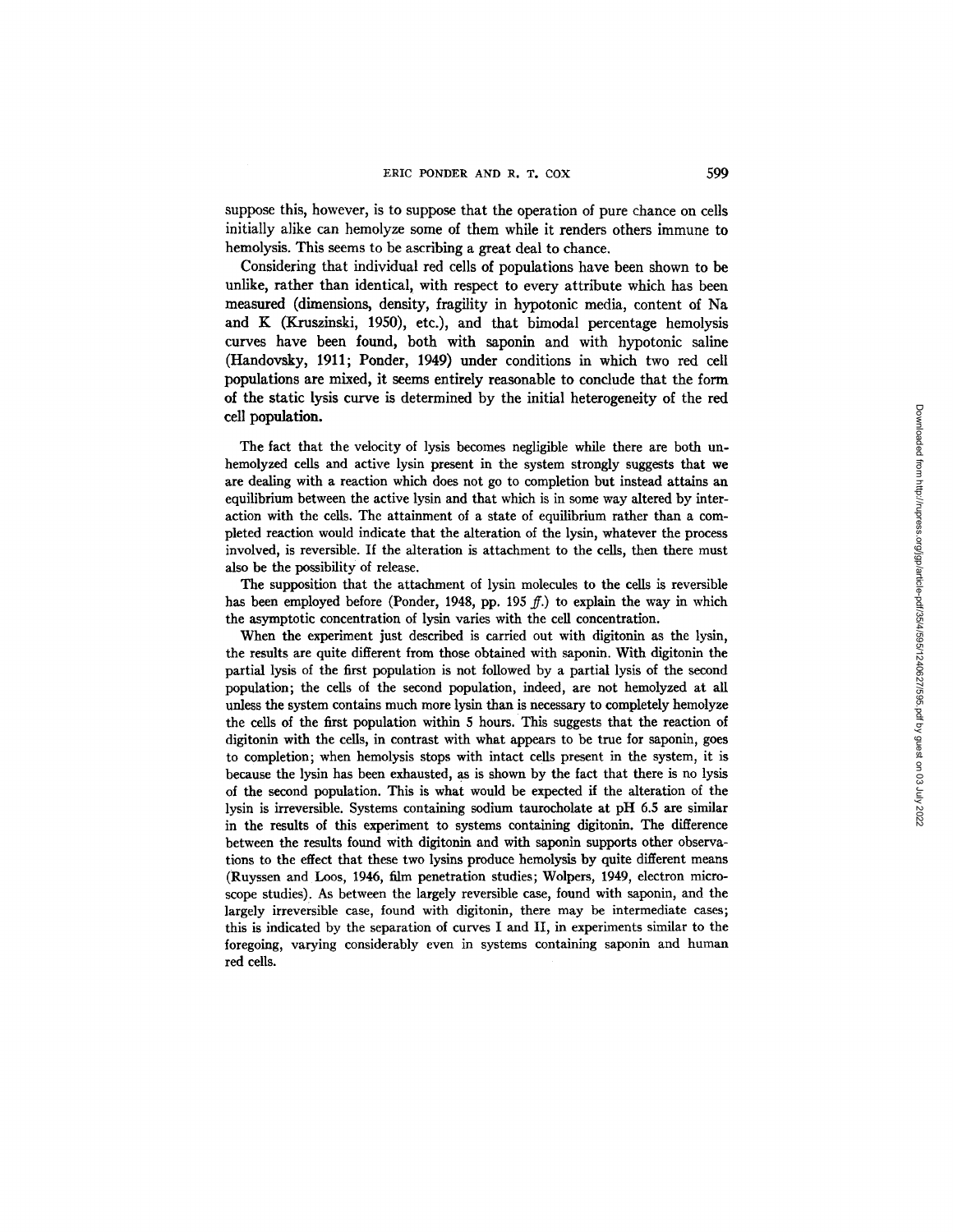### 600 KINETICS OF HEMOLYSIS

### *2. Observations on the Type of the Hemolytic Reaction*

Although, in the experiment described with saponin, the alteration of the lysin appeared to be reversible, the alteration of the cell is certainly not so, since it involves the hemolysis of the cell. A second experiment, now to be described, gives some evidence as to the type of the hemolytic reaction.

In this experiment a hemolysin is allowed to react with red cells until partia hemolysis has occurred. The system is then diluted with saline to such an extent that the concentration of lysin becomes less than that which would be asymptotic for this percentage hemolysis, and the progress of hemolysis, if any, is followed in the dilute system. When the velocity of hemolysis has become very small, the original concentration of lysin in the system is reestablished, and the rate at which lysis occurs is again observed.

*Method.--The* experimental procedure will be described as it is carried out at 25°C. with a Model 6A Coleman Junior spectrophotometer set at a wave length of 6500 A.

The washed red cells of 4 ml. of human blood are suspended in 20 ml. of NaCIbuffer at a selected pH. Two calibration curves are constructed, the first giving the optical densities corresponding to values of percentage hemolysis  $P$  of 10, 20, ... 100 per cent in a system consisting of 1.6 ml. of saline and 0.4 ml. of this suspension, and the second giving the optical densities corresponding to the values of  $P$  in a system containing 19.6 ml. of saline and 0.4 ml. of the suspension; *i.e.,* to the values of P in the first system diluted tenfold. A large cuvette (6-300,  $25 \times 105$  mm.) is used to contain these dilute systems.

To a small cuvette (6-311,  $10 \times 75$  mm., one of a matched pair, the other cuvette being used to determine that the zero of the photometer does not shift during long experiments) is added 1.6 ml. of saponin in a concentration  $c_0$ ; 30  $\gamma$ /ml. is a convenient concentration, and is the one used in the experiment shown in Fig. 2. At zero time, 0.4 ml. of the suspension is added. Lysis begins in a minute or so, and is allowed to proceed until there is 40 per cent hemolysis in the system; this is known from the value of the optical density corresponding to  $P = 40$  on the calibration curve. The entire hemolytic system of 2 ml. is very quickly transferred to a large cuvette containing 18 ml. of saline; this is placed in the light path, and the progress of the lysis, referred to the calibration curve for the dilute system, is followed. When the velocity of lysis has become very small, 0.18 ml. of a concentration of saponin equal to 100  $c_0$  (3 mg./ml. in the experiment shown in Fig. 2) is added to the dilute system. This raises the lysin concentration to  $c<sub>0</sub>$ , its original value. The progress of lysis, still referred to the calibration curve for the dilute system, is followed until its completion.

The type of result obtained when these measurements are made in a system containing saponin is shown in Fig. 2. The curve marked B is that for the system containing 1.6 ml. of lysin in the concentration  $c_0 = 30 \gamma/ml$ . and 0.4 m]. of the cell suspension. The course of the reaction, which would otherwise proceed along the curve marked B, is interrupted at the point marked 1,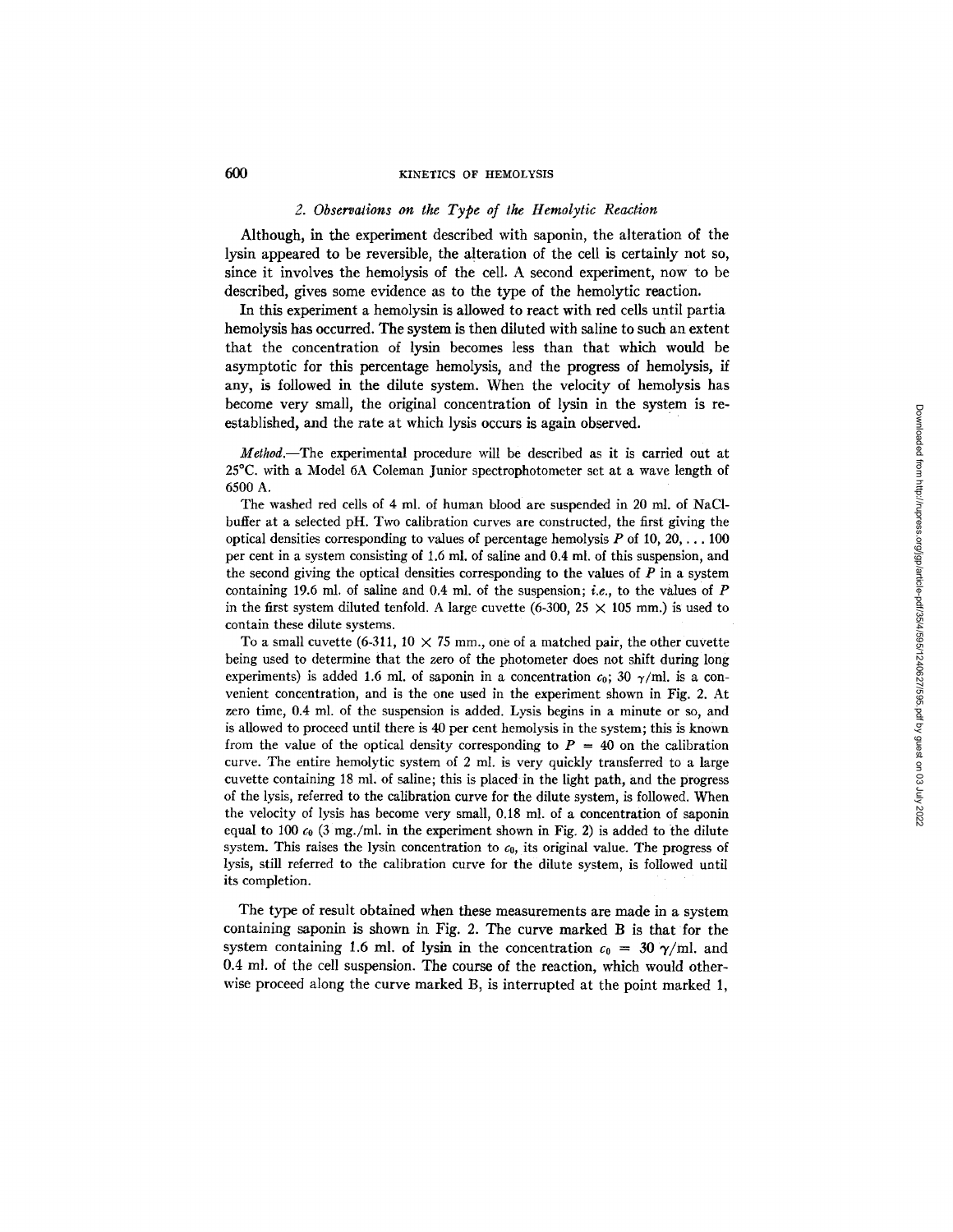*i.e.* after 3.75 minutes and when  $P = 44$  per cent, by diluting the system tenfold with saline. The lysin concentration in this diluted system is less than the asymptotic value for 44 per cent hemolysis of the initial cell population. Nevertheless the lytic process continues along the part of the curve marked with crosses, and  $P$  increases from 44 to 71 during the next 6 minutes. When  $t = 10$  minutes, *i.e.* 6 minutes after the dilution of the system, the velocity of lysis has become very small, and at this point (marked 2) the original lysin concentration  $c_0$  is reestablished by the addition of lysin dissolved in a very small



FIG. 2. Percentage hemolysis curve C for a system diluted at point 1, and brought to its original concentration with respect to lysin at point 2. Curves A and B, reference curves, for the use of which the text should be consulted. Ordinate, percentage hemolysis; abscissa, time in minutes. Inset shows two forms of "take-off" at point 2; for further explanation, see text.

amount of saline. Hemolysis now takes place rapidly, as is shown by the measurements indicated by circles on the part of the curve marked C.

If digitonin is used as the lysin, a similar result is obtained, the significant point being that the hemolytic action continues after the dilution of the lysin in the system at the point marked 1. If hemolysis were the immediate effect of the capture of lysin by a cell, a dilution of the system to this extent would be expected to result in an almost complete cessation of lysis, since the lysin concentration has been brought below the asymptotic concentration. The graph of percentage hemolysis *vs.* time would then become a practically horizontal line. What the experiment shows is that hemolysis is slowed down but by no means stopped by the dilution.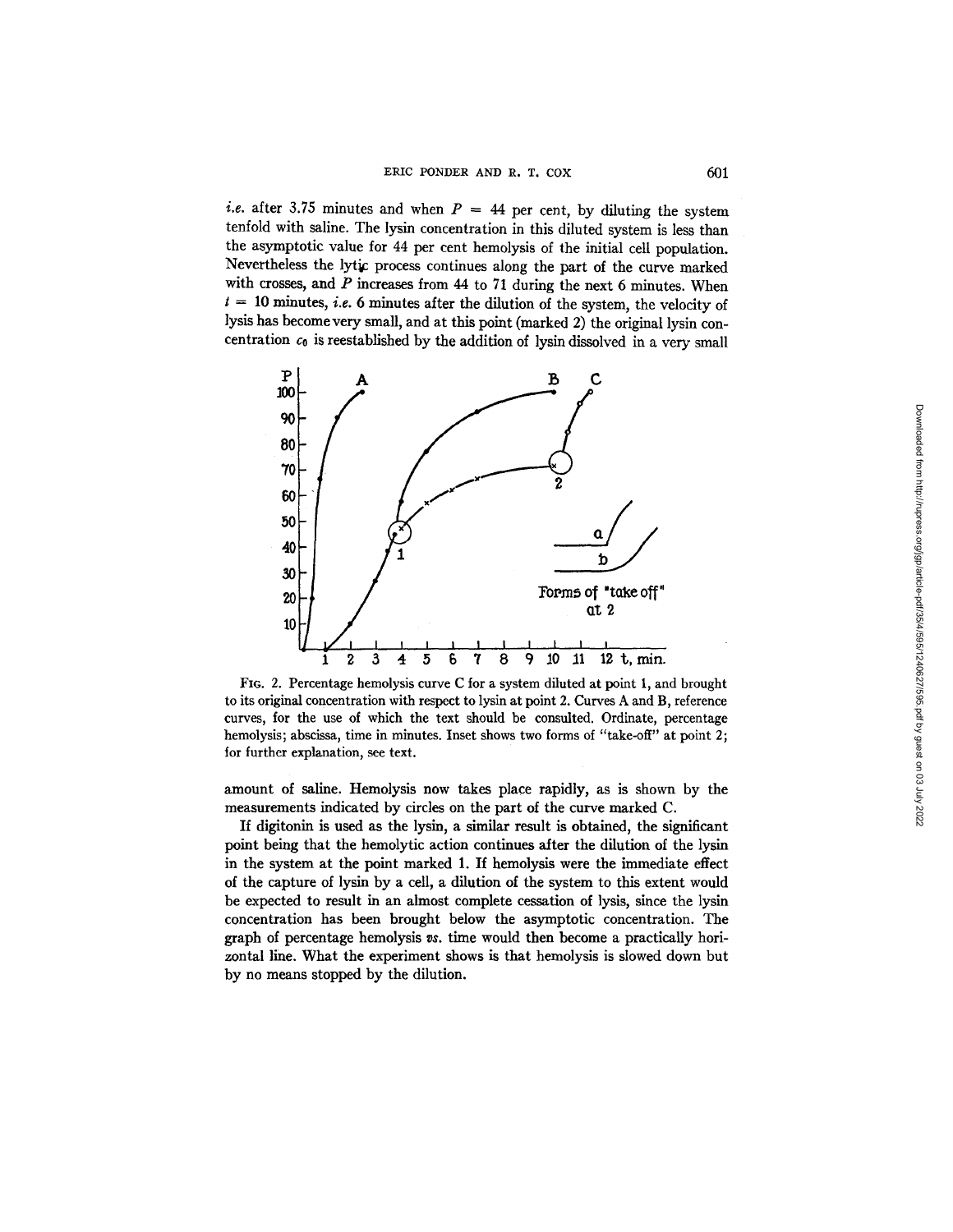## 602 KINETICS OF HEMOLYSIS

To explain this it seems necessary to suppose that the interaction between the lysin and the cell, although it may be reversible in respect to the alteration of the lysin is, in its effect on the cell, so far from being reversible that it is not even adequately described as irreversible. The characteristic of the process taking place in the cell is that, once it is well enough under way, it cannot be stopped by diluting the lysin in the system. A reaction of this kind can be called a *progressive* reaction. In the case of the experiment illustrated in Fig. 2, when one tries to stop the progressive reaction at  $P = 44$ , the reaction proceeds until  $P = 71$ .

Reactions of this kind have been known at least since Osterhout's descriptions (1922) of the effects of injury on *Laminaria;* if the effects are small, they are reversible, but if they exceed certain measurable values, they become progressive and continue until the cell is dead. Speaking generally, progressive reactions may be looked for in systems which have structure, and in which local reactions lead to disproportionate effects. Their properties cannot be described in terms of the kinetics of reactions in homogeneous systems, and it is to be expected that these properties will depend largely on the structure of the system in which the reaction occurs, as well as on the type and concentration of the noxious agent. The least allowable heterogeneity would be that in which there are two phases, the solution in bulk and another phase localized in or around the cell. The properties of the progressive reactions which take place in systems containing red cells and lysin will have to be determined by experiments beyond the scope of this paper, which is limited to a demonstration that heterogeneity exists in the cell population and that the hemolytic process in the cell is a progressive reaction.

The increase of hemolysis after the original lysin concentration is restored, as shown on part C of the curve, appears at first sight surprisingly rapid. It must be remembered, however, that the initial concentration of cells is not restored along with the initial concentration of lysin. The slope of curve C should be compared, therefore, not with that of curve B but rather with that of curve A, which is the graph of percentage hemolysis vs. time for the higher concentration of lysin and the lower concentration of cells. The purpose of determining the points on curve C was to find how abrupt is the "take-off" after the initial concentration is restored. If the capture of lysin by the cells is irreversible, so that the cells retained all the lysin they accumulated before the system was diluted, it might be expected that curve C would rise sharply from point 2, as in the inset  $a$ . If it is reversible there would be a delay in the resumption of lysis while the cells were accumulating the lysin they lost after the dilution of the system, and curve C would be sigmoid like that in inset b. The measurements are not conclusive on this point, because they hardly warrant drawing the curve in the region just beyond the point 2. It is steep enough a little beyond this point that it could be drawn in the form of a. On the other hand, curve A has only a slight inflection, and such an inflection on curve C could easily